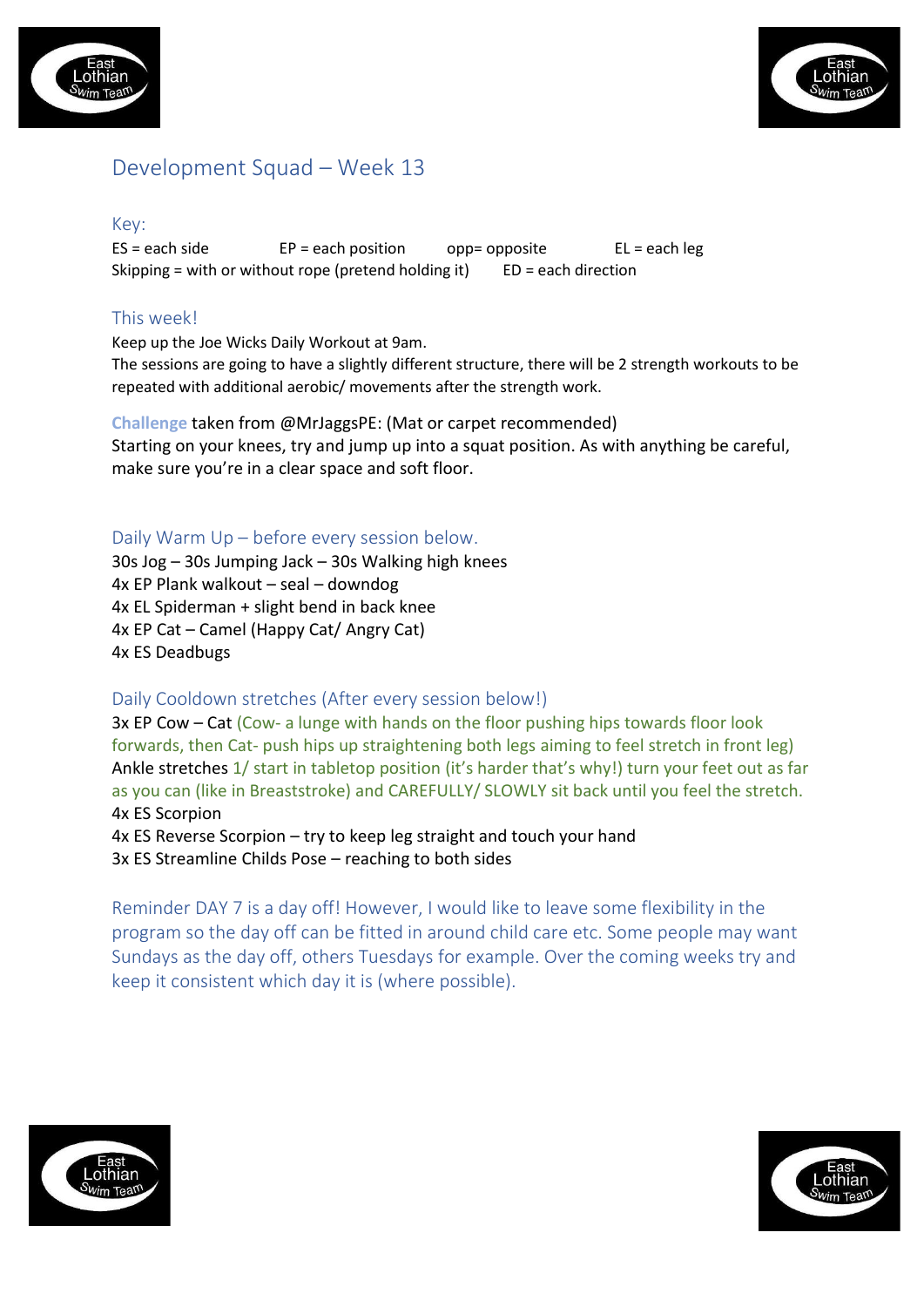



### Day 1 (+ Day 4) – Strength + Aerobic

2x 10 Reps +15s rest between exercises Elevated Split Squat (Front leg elevated) Overhead Squats (holding towel or band above head) Split Squat + twist (hold hands in front and twist towards front leg) Toe Taps Leg Raises Scissor Kicks Face Pulls (pull up to shoulders, high bent elbows) Band Pulls (pull to hips, bent elbows) Side Pulls (pull past hips, straight arms)

Finish with an aerobic exercise of either

- A: 6x 100 Skips (or 600 broken as you want)
- B: 12x Stair walks (4x Up normal, Up both feet every step, Up backwards)
- C: 4x [20 Jumping jacks + 20 Spotty dogs + 10 Side skips each direction]